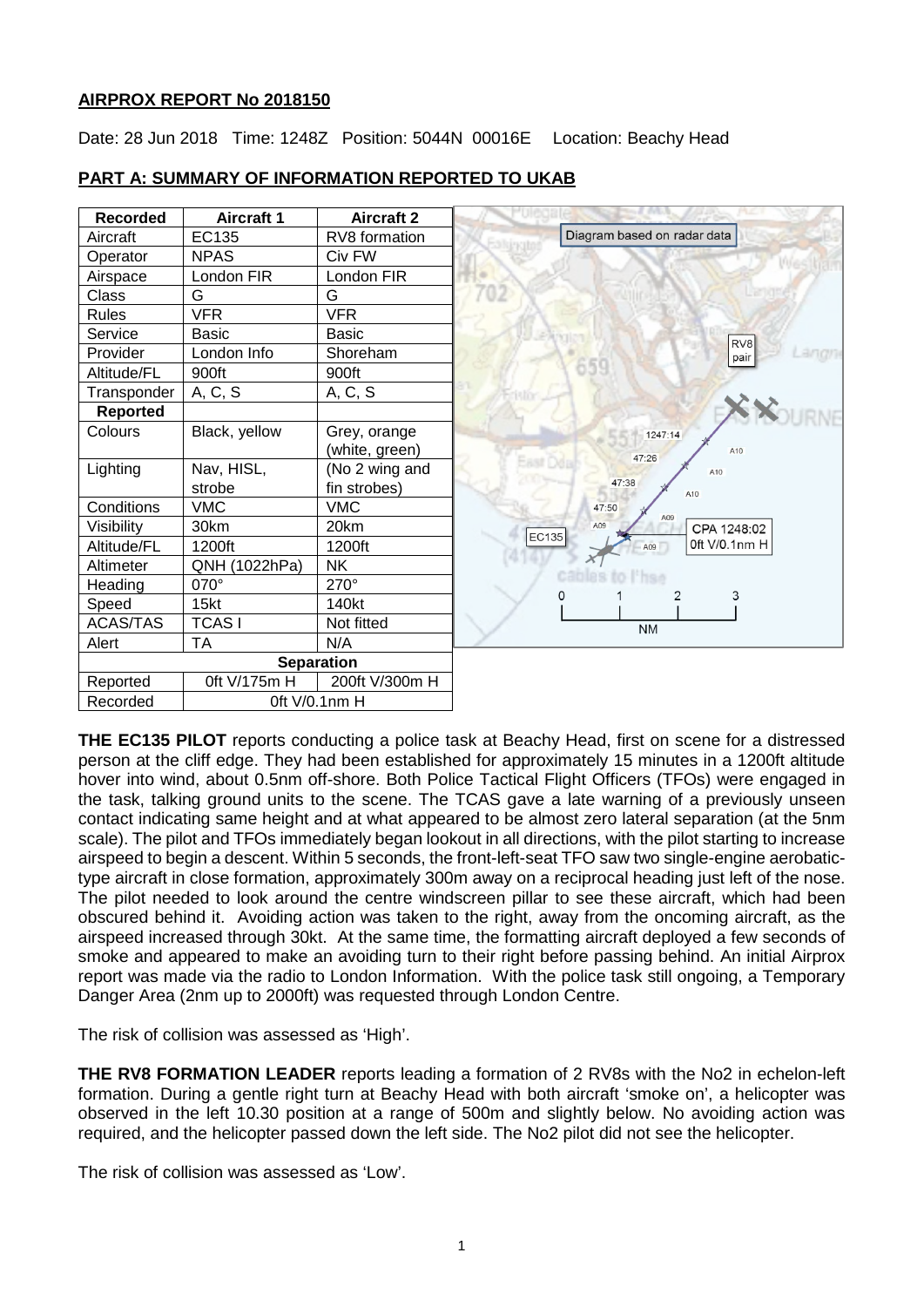## **Factual Background**

The weather at Gatwick was recorded as follows:

METAR EGKK 281250Z 08011KT CAVOK 25/13 Q1024=

### **Analysis and Investigation**

#### **UKAB Secretariat**

The EC135 and RV8 pilots shared an equal responsibility for collision avoidance and not to operate in such proximity to other aircraft as to create a collision hazard<sup>[1](#page-1-0)</sup>. If the incident geometry is considered as head-on or nearly so, then both pilots were required to turn to the right. At an altitude of 900ft amsl, the TCAS algorithms will give a TA warning at a tau (time to CPA) of 20sec. A closing speed of 155kt (from the reported speeds and radar tracks) would result in a TCAS TA at a range of about 0.86nm/1590m.

### **Summary**

An Airprox was reported when an EC135 and an RV8 formation pair flew into proximity at 1248 on Thursday 28<sup>th</sup> June 2018. All pilots were operating under VFR in VMC in receipt of a Basic Service, the EC135 pilot from London Information and the RV8 formation from Shoreham.

# **PART B: SUMMARY OF THE BOARD'S DISCUSSIONS**

Information available consisted of reports from both pilots and radar photographs/video recordings.

Members first discussed the EC135 pilot's narrative and observed that the reported TCAS 'late warning' may have been perceived as a result of the pilot's high workload and the small range at which a TCAS TA would be generated in the circumstances of the low closing-speed of the aircraft. Notwithstanding, the EC135 TCAS should have displayed 'proximate' traffic from a separation range of about 6nm, some 2 mins before CPA. Some members commented that although circumstances might require them to closely monitor the ground task, emergency-services pilots still had to focus on the flying task, including lookout and monitoring of systems such as TCAS, and not become overly involved in management of the emergency situation. In that regard, members noted that the Basic Service under which all the pilots involved in this incident were operating was of no practical value in mid-air collision risk mitigation, and that a surveillance-based service may have assisted the EC135 pilot. This may not have been possible at the operating altitudes involved, but members felt that it should at least have been requested rather than operating with just London Information.

The Board turned to the RV8 formation's actions and noted that they were entitled users of the airspace, conducting their flight in accordance with regulations. Members also noted that the previous 'right-hand rule', although no longer a Rule of the Air, was referenced in the Skyway Code:

'There used to be a rule in the UK Rules of the Air that stated aircraft following a line feature such as a road, railway or coastline, must fly to the right of that feature. This is no longer a mandatory rule, however it is still considered good practice, particularly if following the coast.'

The RV8 formation would have been flying over land and over the built up area of Eastbourne had they been following the advice, which was clearly not desirable. However, members wondered whether remaining further from the coast would equally have conformed to the spirit of the advice. The issue of promulgation of emergency services task locations to GA traffic in the vicinity has been discussed by the Board in previous Airprox, without being resolved. Members noted again that there was no current method by which a GA pilot already airborne could be notified of the establishment of a TDA other than if they were listening out on the Guard frequency, which was not possible unless their radio had a

 $\overline{\phantom{a}}$ 

<span id="page-1-0"></span><sup>1</sup> SERA.3205 Proximity.